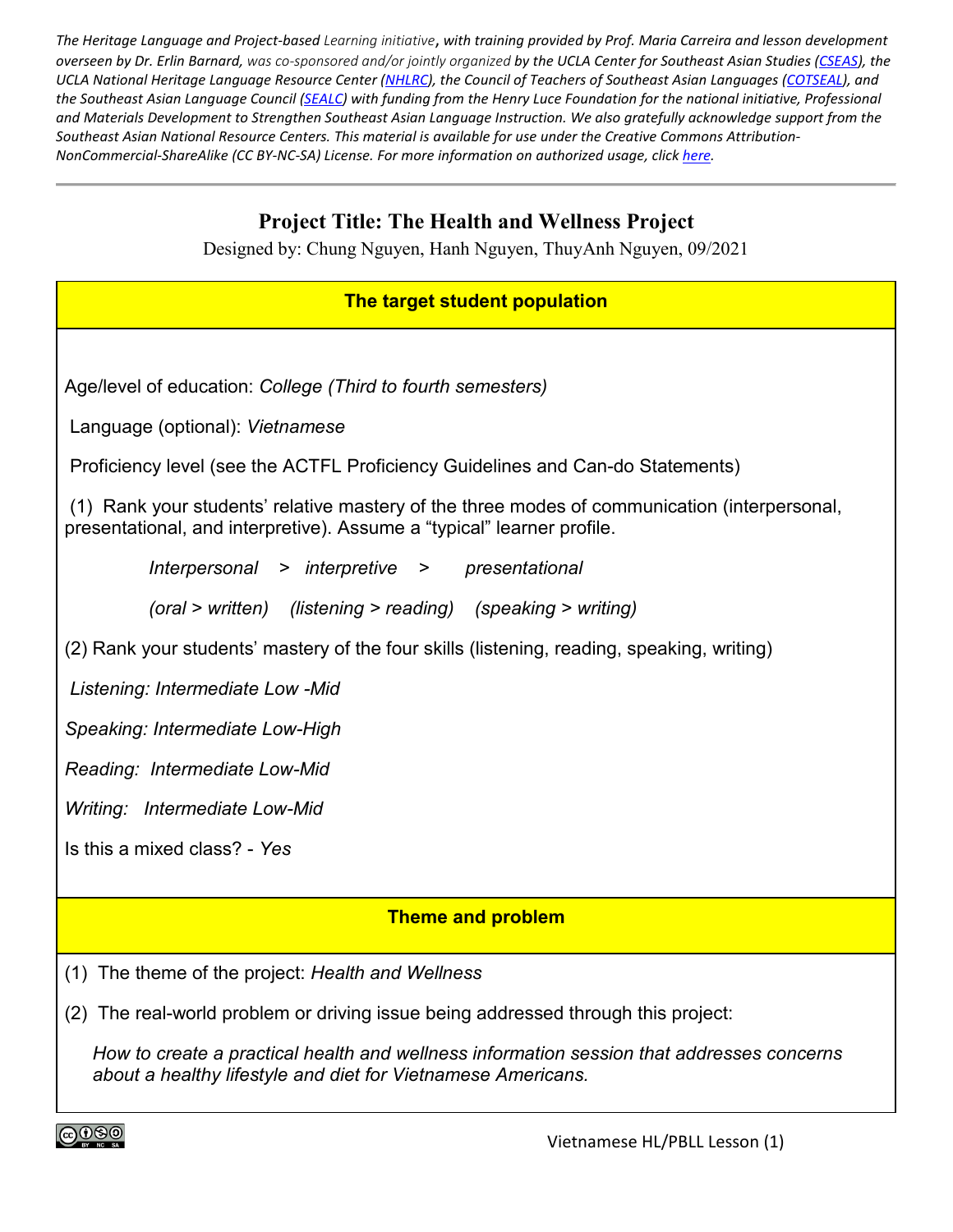### **The product(s)**

*What is/are the products? Is the problem or driving issue addressed by the product(s)?*

Students will have the choice to make a variety of products related to health issues and wellness that will reach out to the Vietnamese American community.

- **Print/publication:** Poster/Infographic, PPT, Survey, etc

- **Website:** Google Site/ Facebook Page/Wix/ Professional website, etc

- **Media products:** Audio and video clip on Podcast/ Youtube, Instagram,etc

*What skills and modes of communication does the creation of this product require?*

Presentational: All products (Oral and written presentational)

Interpersonal: Interviews for media products, Livestream program, discussion when students present their products at the end of the project.

Interpretive: All products involve collecting and processing information in the target language, both in the written and spoken language.

*What is/are the proficiency level(s) associated with the product(s)?*

This is a mixed class, so the proficiency levels vary from IL to IH.

- **Print/publication:** Poster/ Infographic, PPT, Survey, etc (Intermediate Low-Mid)
- **Website:** Google Sites Facebook Page/Wix/ Professional website, etc (Intermediate Low-Mid)
- **Media products:** Audio and video clip on Podcast/ YouTube, Instagram,etc (Intermediate Low-High)

*Are these input oriented products or output oriented products?*

Products are output-oriented.

*Are there authentic models and sources of information in the target language available to students? Are these accessible?*

Yes. The teachers can provide a variety of online resources from the internet, for example:

1. **Print Product:**

**Infographic: [LINK](https://www.google.com/search?q=infographic+v%E1%BB%81+ch%E1%BA%BF+%C4%91%E1%BB%99+%C4%83n+u%E1%BB%91ng+l%C3%A0nh+m%E1%BA%A1nh&rlz=1C1EJFC_enVN860US888&sxsrf=ALeKk03umqbd47-ox_B-v2p-wSiARUmPCg:1623960092193&source=lnms&tbm=isch&sa=X&ved=2ahUKEwi2jbLjup_xAhUIRzABHcFyCr0Q_AUoAXoECAEQAw&biw=1163&bih=537)**

**Survey questions**: [https://www.surveymonkey.com/r/HQPSJCS;](https://www.surveymonkey.com/r/HQPSJCS)

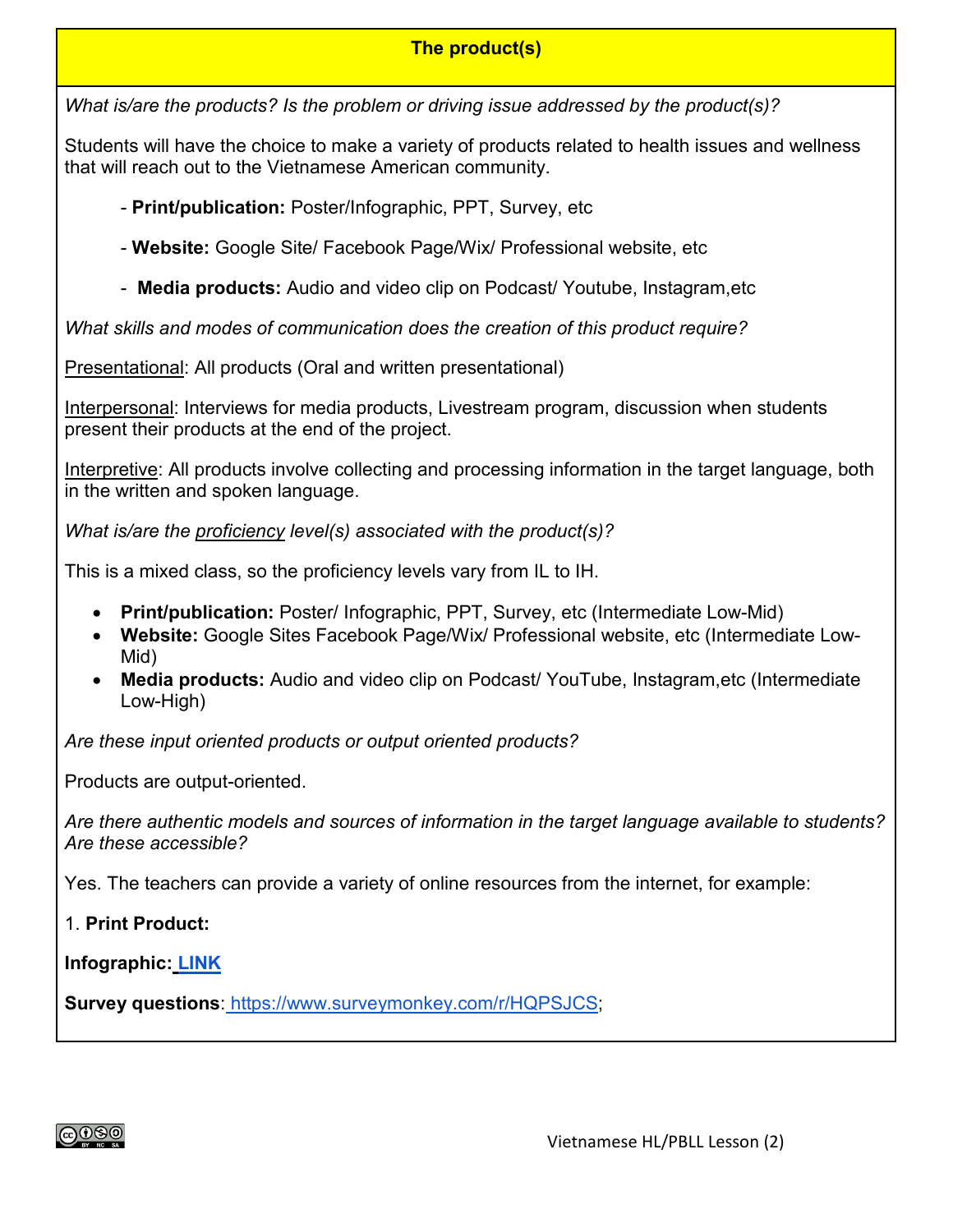[https://docs.google.com/forms/d/e/1FAIpQLSfqxXQc6CyRFmXn29d\\_ryMVzoslHYnnldvxJaK](https://docs.google.com/forms/d/e/1FAIpQLSfqxXQc6CyRFmXn29d_ryMVzoslHYnnldvxJaKyCggLmBGlDA/viewform?fbclid=IwAR0XbTgwmeqJ3ciOQVfBj2NFGT69DC2BNgu-yEzCPELd3fmiol5mXMJEKSA) [yCggLmBGlDA/viewform?fbclid=IwAR0XbTgwmeqJ3ciOQVfBj2NFGT69DC2BNgu](https://docs.google.com/forms/d/e/1FAIpQLSfqxXQc6CyRFmXn29d_ryMVzoslHYnnldvxJaKyCggLmBGlDA/viewform?fbclid=IwAR0XbTgwmeqJ3ciOQVfBj2NFGT69DC2BNgu-yEzCPELd3fmiol5mXMJEKSA)[yEzCPELd3fmiol5mXMJEKSA](https://docs.google.com/forms/d/e/1FAIpQLSfqxXQc6CyRFmXn29d_ryMVzoslHYnnldvxJaKyCggLmBGlDA/viewform?fbclid=IwAR0XbTgwmeqJ3ciOQVfBj2NFGT69DC2BNgu-yEzCPELd3fmiol5mXMJEKSA)

**Recipes for healthy diet:** <https://www.pinterest.com/pin/382172718379561582/>[;](https://www.sgtiepthi.vn/mon-ngon-lanh-manh-goi-y-ba-mon-salad-ngon-voi-bo-ga-tom/) [https://www.sgtiepthi.vn/mon-ngon-lanh-manh-goi-y-ba-mon-salad-ngon-voi-bo-ga-tom](https://www.sgtiepthi.vn/mon-ngon-lanh-manh-goi-y-ba-mon-salad-ngon-voi-bo-ga-tom/)

### 2. **Media Product:**

- [https://www.youtube.com/watch?v=0LcfGtwDe6U;](https://www.youtube.com/watch?v=0LcfGtwDe6U)
- <https://www.youtube.com/watch?v=k6dq6Gy7RUE>
- <https://www.youtube.com/watch?v=Foslbrlow7o>

### 3. **Website Product:**

- <https://truejuice.vn/> [\(https://blog.truejuice.vn/thu-thach-7-ngay-green-fit-ngay-7/\)](https://blog.truejuice.vn/thu-thach-7-ngay-green-fit-ngay-7/)
- <https://emmaphamkitchen.com/>
- [https://www.facebook.com/bepchaylienrom/photos\\_albums](https://www.facebook.com/bepchaylienrom/photos_albums)
- <https://vietnamese.cdc.gov/coronavirus/2019-ncov/index.html>

*What are some of the main grammar points that learners need to master in order to produce these products? How are these taught?*

Students who work on this project have completed several lessons on various themes and topics such as: food, restaurant and cuisine, shopping, daily routine, leisure and sport activities, healthcare. etc. When students focus on the healthy diet, the Vocabulary on food (was introduced in previous lessons), nutrition, health, and wellness, with grammar structures will be introduced in the sample materials so that students can collect question formation for interview, and instructions for cooking recipes (written language). Students have learned and will also focus on basic language for presentation so they can present their products. All will be addressed with resources and samples that are given during class.

**The process**

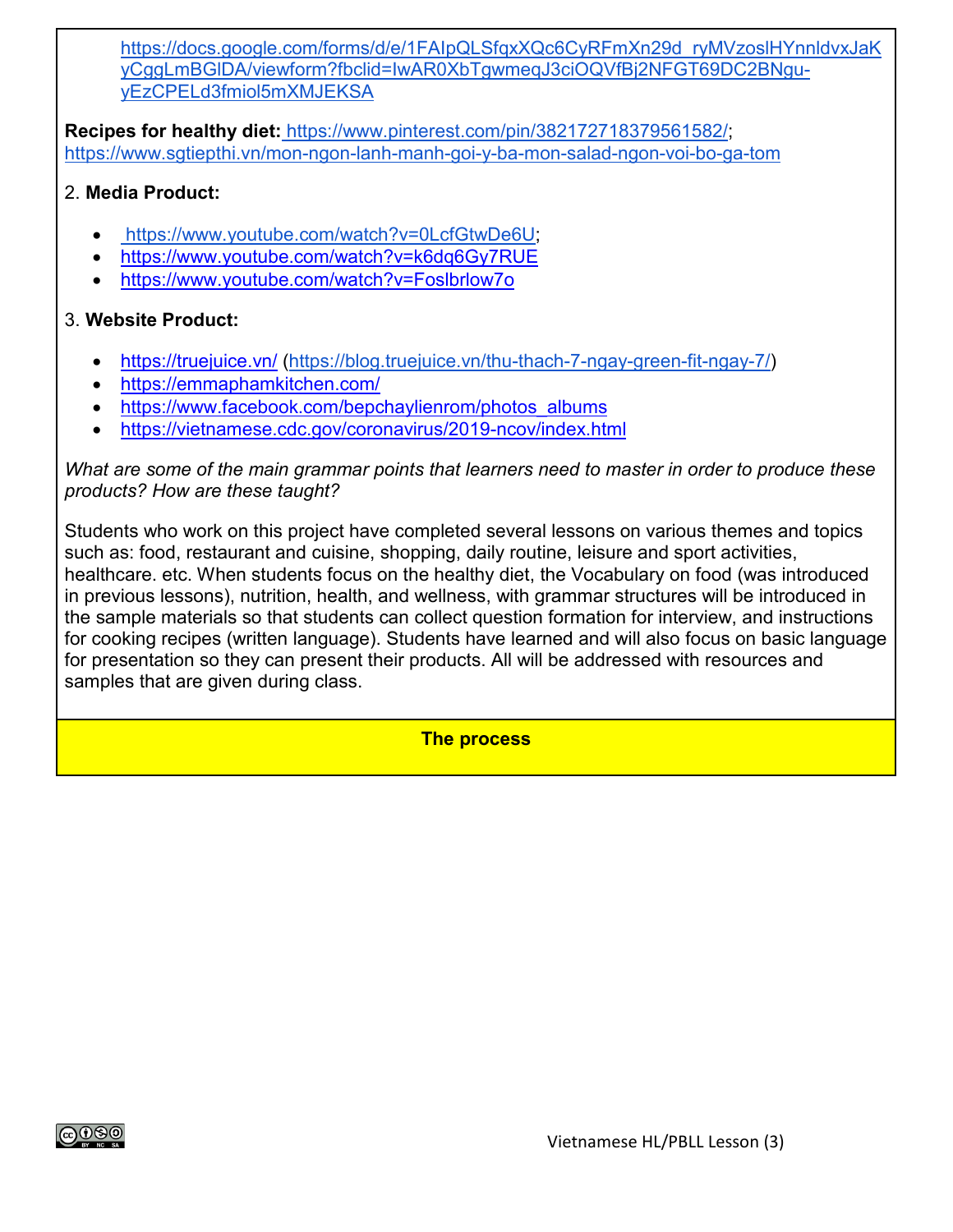General description of the process:

There will be **three cycles** of working with information, one for each product. **Each cycle will consist of information gathering, processing, and presenting.** (details below)

These are some samples for three types of products for the project. Teachers can provide a variety of online resources from the internet, for example:

1. **Print Product:**

**Infographic: [LINK](https://www.google.com/search?q=infographic+v%E1%BB%81+ch%E1%BA%BF+%C4%91%E1%BB%99+%C4%83n+u%E1%BB%91ng+l%C3%A0nh+m%E1%BA%A1nh&rlz=1C1EJFC_enVN860US888&sxsrf=ALeKk03umqbd47-ox_B-v2p-wSiARUmPCg:1623960092193&source=lnms&tbm=isch&sa=X&ved=2ahUKEwi2jbLjup_xAhUIRzABHcFyCr0Q_AUoAXoECAEQAw&biw=1163&bih=537)**

**Survey questions**: [https://www.surveymonkey.com/r/HQPSJCS;](https://www.surveymonkey.com/r/HQPSJCS)

[https://docs.google.com/forms/d/e/1FAIpQLSfqxXQc6CyRFmXn29d\\_ryMVzoslHYnnldvxJaK](https://docs.google.com/forms/d/e/1FAIpQLSfqxXQc6CyRFmXn29d_ryMVzoslHYnnldvxJaKyCggLmBGlDA/viewform?fbclid=IwAR0XbTgwmeqJ3ciOQVfBj2NFGT69DC2BNgu-yEzCPELd3fmiol5mXMJEKSA) [yCggLmBGlDA/viewform?fbclid=IwAR0XbTgwmeqJ3ciOQVfBj2NFGT69DC2BNgu](https://docs.google.com/forms/d/e/1FAIpQLSfqxXQc6CyRFmXn29d_ryMVzoslHYnnldvxJaKyCggLmBGlDA/viewform?fbclid=IwAR0XbTgwmeqJ3ciOQVfBj2NFGT69DC2BNgu-yEzCPELd3fmiol5mXMJEKSA)[yEzCPELd3fmiol5mXMJEKSA](https://docs.google.com/forms/d/e/1FAIpQLSfqxXQc6CyRFmXn29d_ryMVzoslHYnnldvxJaKyCggLmBGlDA/viewform?fbclid=IwAR0XbTgwmeqJ3ciOQVfBj2NFGT69DC2BNgu-yEzCPELd3fmiol5mXMJEKSA)

**Recipes for healthy diet:** <https://www.pinterest.com/pin/382172718379561582/>[;](https://www.sgtiepthi.vn/mon-ngon-lanh-manh-goi-y-ba-mon-salad-ngon-voi-bo-ga-tom/) [https://www.sgtiepthi.vn/mon-ngon-lanh-manh-goi-y-ba-mon-salad-ngon-voi-bo-ga-tom](https://www.sgtiepthi.vn/mon-ngon-lanh-manh-goi-y-ba-mon-salad-ngon-voi-bo-ga-tom/)

2. **Media Product:** Shows/ interviews

- [https://www.youtube.com/watch?v=0LcfGtwDe6U;](https://www.youtube.com/watch?v=0LcfGtwDe6U)
- <https://www.youtube.com/watch?v=k6dq6Gy7RUE>
- <https://www.youtube.com/watch?v=Foslbrlow7o>

3. **Website Product:** Websites in various formats to provide information and communication to target audience who are interested in healthy diet and healthcare/wellness.

- <https://truejuice.vn/> [\(https://blog.truejuice.vn/thu-thach-7-ngay-green-fit-ngay-7/\)](https://blog.truejuice.vn/thu-thach-7-ngay-green-fit-ngay-7/)
- <https://emmaphamkitchen.com/>
- [https://www.facebook.com/bepchaylienrom/photos\\_albums](https://www.facebook.com/bepchaylienrom/photos_albums)
- <https://vietnamese.cdc.gov/coronavirus/2019-ncov/index.html>

*What does the information-gathering (also called information collecting) stage of your project look like?*

As students brainstorm the theme, they will start collecting relevant samples for three types of products

- **Print/publication:** Poster/ Infographic, PPT, Survey, etc (Intermediate Low-Mid)
- **Website:** Google Site**/**Facebook Page/Wix/ Professional website, etc (Intermediate Low-Mid)
- **Media products:** Audio and video clip on Podcast/ Youtube, Instagram,etc (Intermediate Low-High)

*What does the information processing and information presenting stage for each of your product(s) look like?*

PRINT PRODUCT

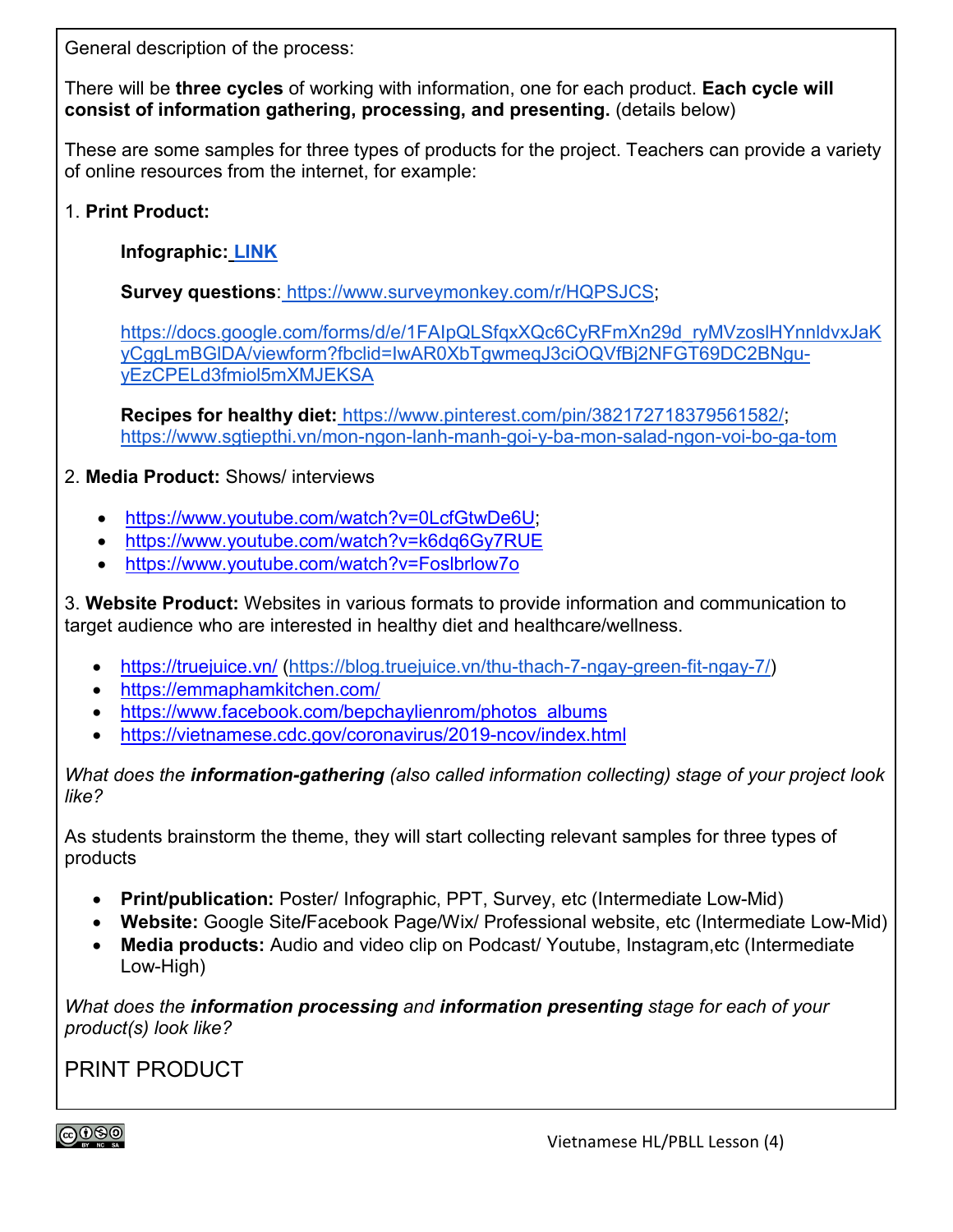The **information** processing stage and presenting stage for the **Print product** will take place over three class meetings:

Infographic + Survey questions: Each student will collect from the Internet 3 authentic Infographic and 2 survey question forms in Vietnamese and upload their infographics in canvas/ task 1.

**Infographic: [LINK](https://www.google.com/search?q=infographic+v%E1%BB%81+ch%E1%BA%BF+%C4%91%E1%BB%99+%C4%83n+u%E1%BB%91ng+l%C3%A0nh+m%E1%BA%A1nh&rlz=1C1EJFC_enVN860US888&sxsrf=ALeKk03umqbd47-ox_B-v2p-wSiARUmPCg:1623960092193&source=lnms&tbm=isch&sa=X&ved=2ahUKEwi2jbLjup_xAhUIRzABHcFyCr0Q_AUoAXoECAEQAw&biw=1163&bih=537)**

**Survey questions**: [https://www.surveymonkey.com/r/HQPSJCS;](https://www.surveymonkey.com/r/HQPSJCS)

[https://docs.google.com/forms/d/e/1FAIpQLSfqxXQc6CyRFmXn29d\\_ryMVzoslHYnnldvxJaK](https://docs.google.com/forms/d/e/1FAIpQLSfqxXQc6CyRFmXn29d_ryMVzoslHYnnldvxJaKyCggLmBGlDA/viewform?fbclid=IwAR0XbTgwmeqJ3ciOQVfBj2NFGT69DC2BNgu-yEzCPELd3fmiol5mXMJEKSA) [yCggLmBGlDA/viewform?fbclid=IwAR0XbTgwmeqJ3ciOQVfBj2NFGT69DC2BNgu](https://docs.google.com/forms/d/e/1FAIpQLSfqxXQc6CyRFmXn29d_ryMVzoslHYnnldvxJaKyCggLmBGlDA/viewform?fbclid=IwAR0XbTgwmeqJ3ciOQVfBj2NFGT69DC2BNgu-yEzCPELd3fmiol5mXMJEKSA)[yEzCPELd3fmiol5mXMJEKSA](https://docs.google.com/forms/d/e/1FAIpQLSfqxXQc6CyRFmXn29d_ryMVzoslHYnnldvxJaKyCggLmBGlDA/viewform?fbclid=IwAR0XbTgwmeqJ3ciOQVfBj2NFGT69DC2BNgu-yEzCPELd3fmiol5mXMJEKSA)

**Recipes for healthy diet:** <https://www.pinterest.com/pin/382172718379561582/>[;](https://www.sgtiepthi.vn/mon-ngon-lanh-manh-goi-y-ba-mon-salad-ngon-voi-bo-ga-tom/) [https://www.sgtiepthi.vn/mon-ngon-lanh-manh-goi-y-ba-mon-salad-ngon-voi-bo-ga-tom](https://www.sgtiepthi.vn/mon-ngon-lanh-manh-goi-y-ba-mon-salad-ngon-voi-bo-ga-tom/)

Day 1, in-class work: Working in groups, students will consult their repository of sample infographics to figure out what is a healthy diet and how much Vietnamese people care about this. A class discussion of each group's findings will follow, and each group will create a survey question to examine the Vietnamese American's awareness about healthy diet. At the end of class, each group will turn in survey questions and receive an exit card grade.

Students can sign up to work in groups or individuals to complete the Infographic/survey questions or recipes for healthy diet. Students can also discuss the health issues that American people are concerned about as well.

Homework: Each student will send the survey questions to 5 people to get information about awareness of a healthy diet. They will turn it in and receive a homework grade.

Day 2, in-class work: Working in groups, students will report the information from the survey questions. In addition, they will make a list of important vocabulary and expressions that appear in the infographics and survey responses. Each group will present their survey reports and the outline for the infographics. At the end of class, each group will turn in their final outline of the infographic and receive an exit card grade.

Homework: Drawing on both of their lists and their edited versions, each group will create an infographic and turn it in the next class. They will receive a homework grade for this work.

Day 3, in-class work: Working in groups, students will present and listen to each other's Infographic and turn in feedback for an exit card grade. This work will be interspersed with short class discussion of issues that come up. The instructor will review each student's near final version of their infographic and return comments, suggestions, corrections, etc.

Homework: Students will incorporate this feedback to create the final version of their infographic.

# MEDIA PRODUCT

The **information** processing stage and presenting stage for the **Media products** will take place over 2 or 3 class meetings:

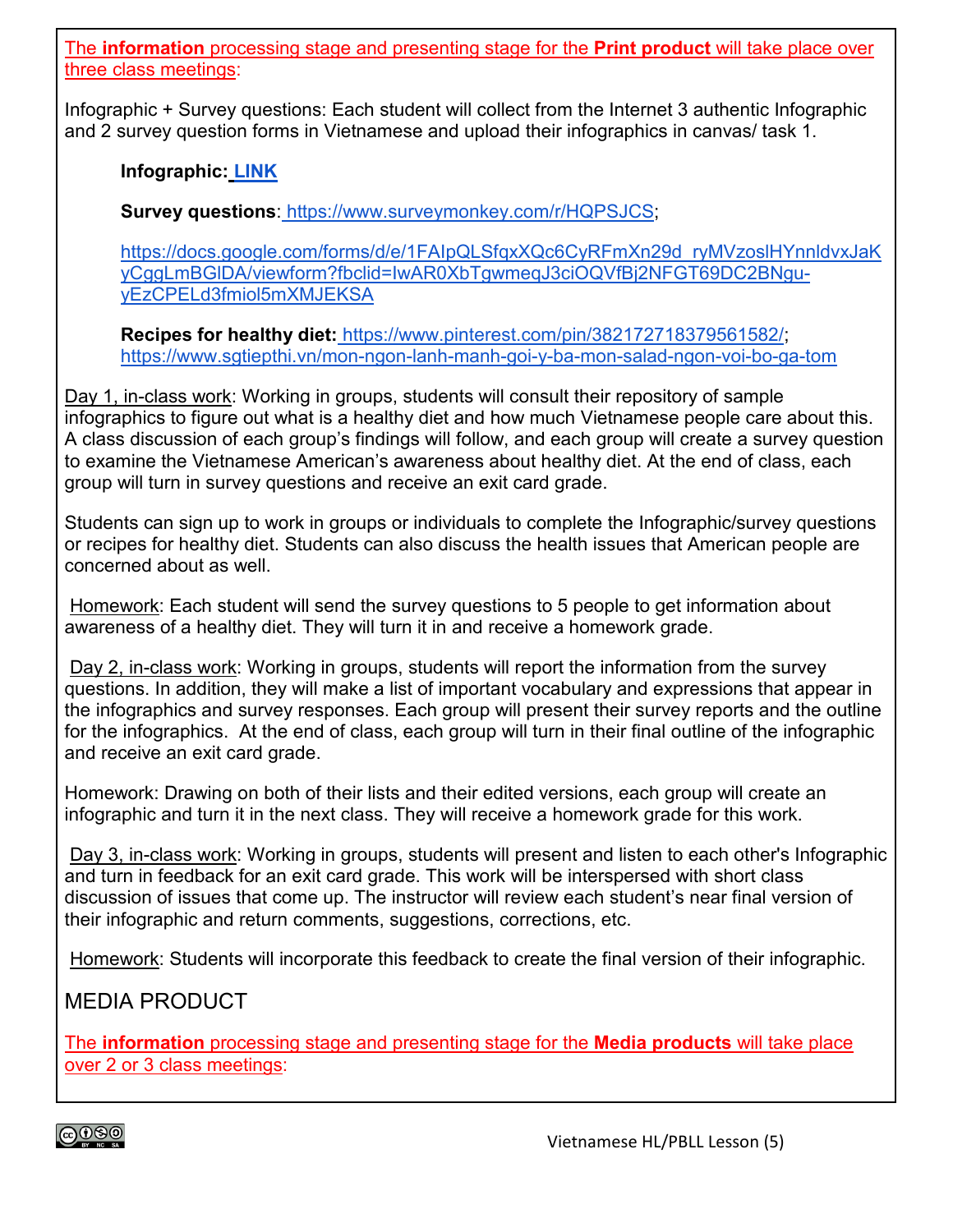The Media product: Students will be given samples of interviews and collect 1-2 interviews and will upload on a class common page.

Students will be asked to watch or listen to 3 out of 5 one-on-one audio/videos where Vietnamese professionals, including dietitian, sport management specialist, personal coach, internal medicine physician, are interviewed on the topics of health, food, and sports. Students will see the relationship between these fields and combine trends. Glossary will be provided.

Samples:

- 1. [https://www.tiktok.com/foryou?lang=en&is\\_copy\\_url=1&is\\_from\\_webapp=v1&item\\_id=68239](https://www.tiktok.com/foryou?lang=en&is_copy_url=1&is_from_webapp=v1&item_id=6823960982486846721#/@boytevietnam/video/6823960982486846721) [60982486846721#/@boytevietnam/video/6823960982486846721](https://www.tiktok.com/foryou?lang=en&is_copy_url=1&is_from_webapp=v1&item_id=6823960982486846721#/@boytevietnam/video/6823960982486846721) (exercise, nutrition and health in COVID time, Dr. Luu Ngan Tam)
- 2. <https://www.youtube.com/watch?v=qKqOhPOangw> (interview with ordinary people about diabetes)
- 3. <https://www.youtube.com/watch?v=yOdaJloCs6M> (Smart nutrition and hypertention)
- 4. 9.<https://www.youtube.com/watch?v=pw28895wgEA> (interview with Hoang Thanh Trungprofessional tennis player about nutrition and sport)
- 5. [https://podcasts.apple.com/us/podcast/ts-bs-lê-](https://podcasts.apple.com/us/podcast/ts-bs-l%C3%AA-th%E1%BB%8B-tuy%E1%BA%BFt-ph%C6%B0%E1%BB%A3ng-gi%E1%BA%A3i-%C4%91%C3%A1p-t%E1%BA%A5t-t%E1%BA%A7n-t%E1%BA%ADt-v%E1%BB%81-b%E1%BB%87nh/id1495624569?i=1000467058883)thị-tuyết-phượng-giải-đáp-tất-tần-tật-về[bệnh/id1495624569?i=1000467058883](https://podcasts.apple.com/us/podcast/ts-bs-l%C3%AA-th%E1%BB%8B-tuy%E1%BA%BFt-ph%C6%B0%E1%BB%A3ng-gi%E1%BA%A3i-%C4%91%C3%A1p-t%E1%BA%A5t-t%E1%BA%A7n-t%E1%BA%ADt-v%E1%BB%81-b%E1%BB%87nh/id1495624569?i=1000467058883) (interview with Dr. Le Thi Tuyet Phuong, 4:40-9:40 about liver disease)

Students can work in groups or individual (single-person groups). Each group will also find 1-2 interviews in the same theme in Vietnamese.

Students will make a list of questions asked and upload them on the common class page.

This section will take 3 class meetings

Day 1, in-class:

Instructor presents the interview videos in brief. Students create a list of questions commonly found in those interviews. They will discuss in groups about the points addressed in each answer. Students submit a skit of their interview (greetings, questions, closing) or come up with a summary for one interview as an exit card.

Day 2, in-class:

Students work in groups discussing which 5 questions they are going to ask if they are interviewers and the answers if they are the interviewees. They can also let their peers read the skit and provide comments and to do a drill on interviews. Participation is graded.

Day 3, in-class:

Students will interview each other according to the practiced questions and answers, they can add more as needed.

Homework-Product: Students prepare scripts for the recorded interview, record the interview (between students or with guest of their choice), edit, and post on YouTube/podcast or other media channel

\*Students can choose to create Vietnamese subtitles for an interview of the same theme.

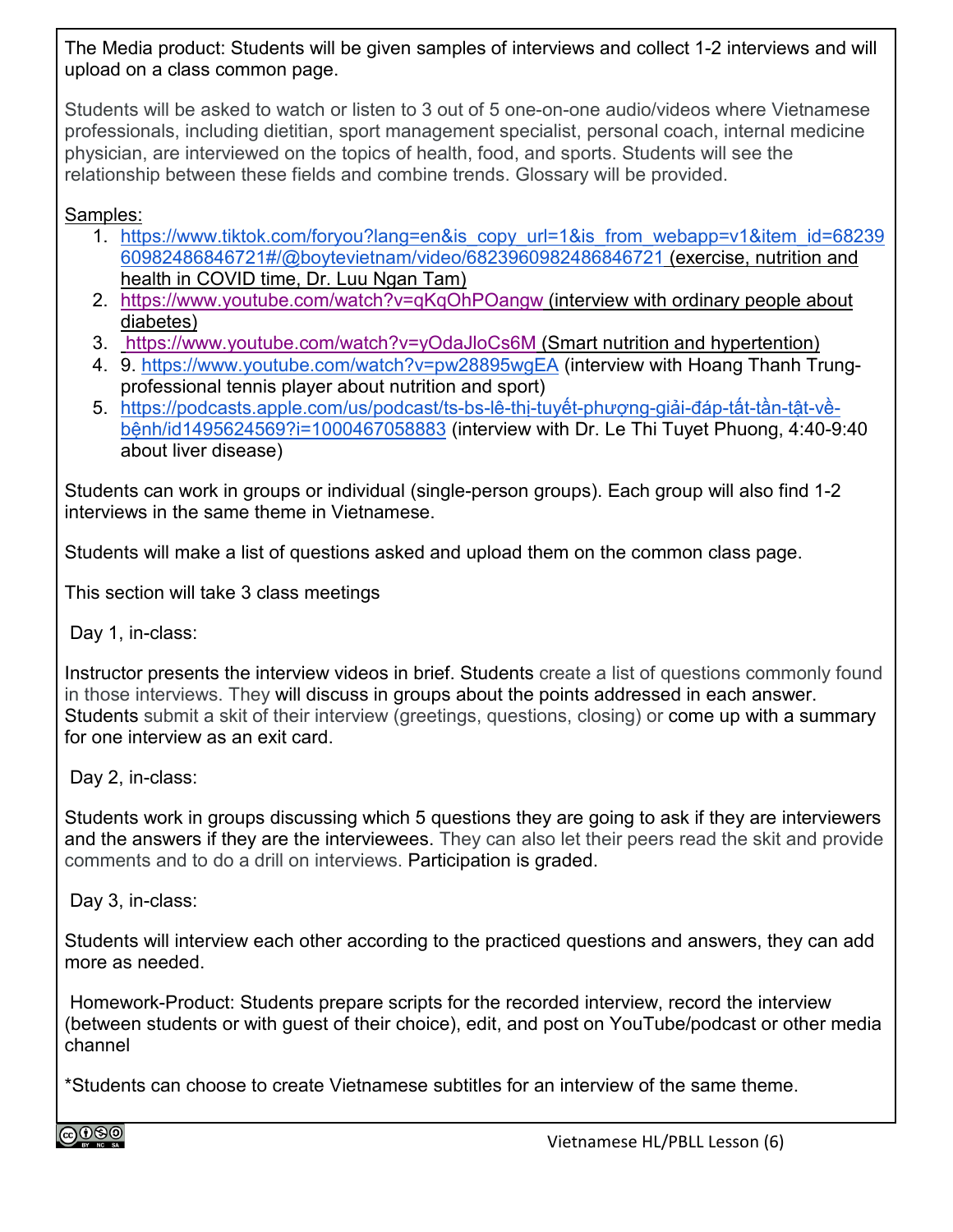This product is graded on the completion and quality.

# WEBSITE PRODUCT

The **information** processing stage and presenting stage for the **Website product** will take place over two class meetings:

Day 1, in-class work: Students will work in different groups to research and analyze websites that provide information and connect people who are interested in healthy diet and wellness. Students will work on their own driving questions and decide what type of website they will use for their project. Students will browse two more websites and exchange in groups the disadvantage and advantage of each type

Homework: Each student will use the note from Day 1 to create an outline of their own website. They will turn it in and receive a homework grade.

Day 2, in-class work: Students will work on their own or their groups to organize and include all products (print and media products) in the website. Students will discuss the way to launch the products and reach out to the community and the audience.

Homework: Students will be given time to complete the website. The presentation will be the next follow-up step.

#### **Assessment**

*How are the intermediate (i.e. non-final) pieces of the product being assessed? (e.g. daily exit cards)*

The exit card will be applied as the way to connect with and keep track of students' work:

Exit cards will be given each day for the work accomplished in class. The exit cards will be returned with feedback and a holistic grade (0 points for not doing the work, 1 point for doing some of the work, and 2 points for getting the basic work done). The exit cards will be discussed in class, to provide further guidance for improving on the work done.

*How is the final product being assessed?*

The final products can be assessed by a rubric that offer the assessment on students' work during the process

The final products will also be assessed by the quality of the products and peer review when students review and evaluate their classmate work before the modify and submit the final products for grading.

Participation can be assessed by supervising the discussions and graded as satisfied/unsatisfied

*How are students held accountable for individual, as well as group work?*